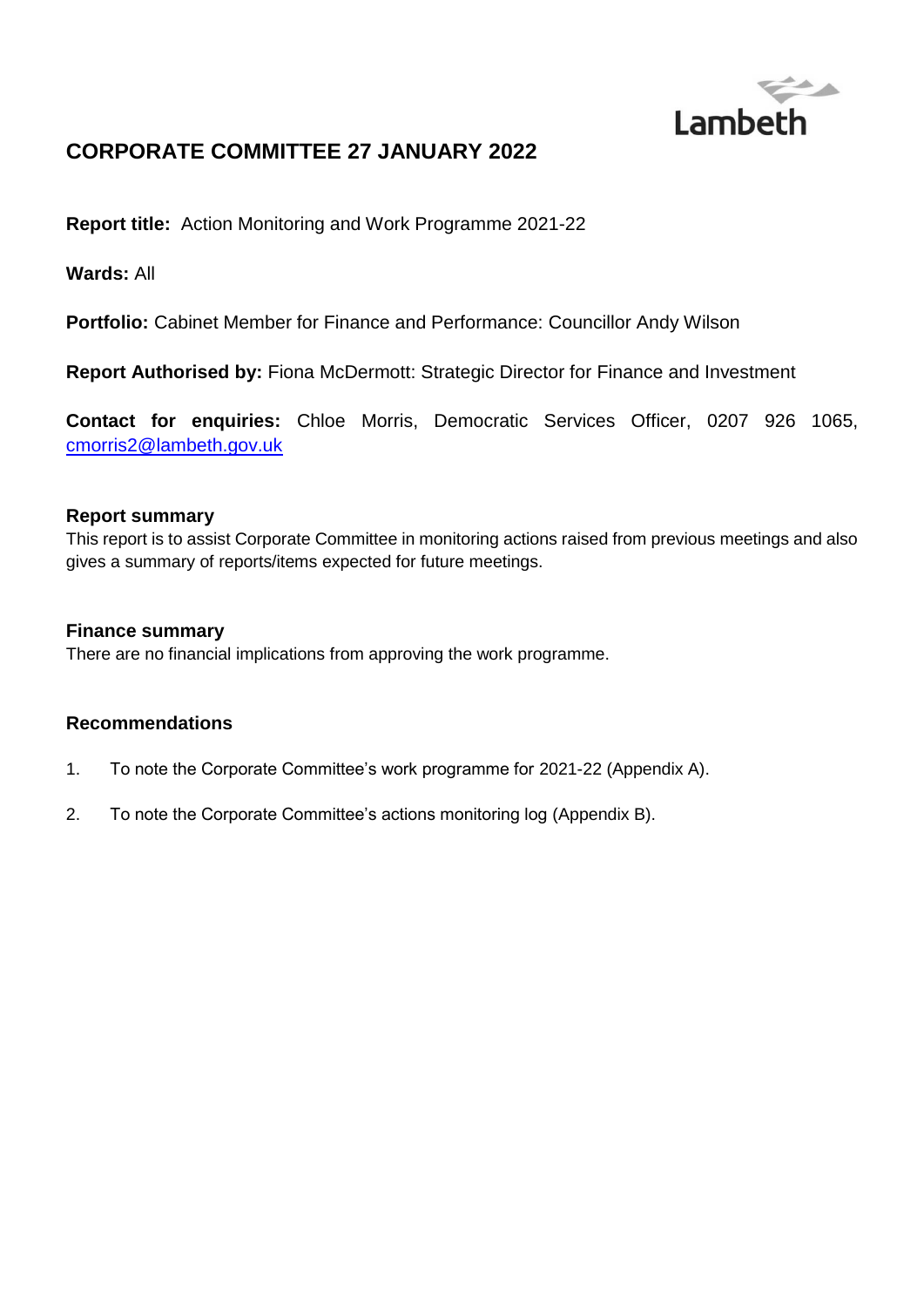## **1. CONTEXT**

1.1 The Corporate Committee receives a regular series of reports relating to the functions set out in paragraph 2.1 and 2.2, and these are listed in Appendix A. In addition to these reports the Committee can determine its own work programme based on its roles including acting as the Council's audit committee.

# **2. PROPOSAL AND REASONS**

## **Terms of Reference**

- 2.1 The Committee's terms of reference set out its remit as the Council's audit committee which includes oversight of the following for areas where the Committee receives reports from officers and the Council's external auditor:
	- a. Internal Audit and Investigation functions, including the consideration of strategies and policies, the annual assurance report, regular reports on completed work and performance of the external provider;
	- b. External Audit annual letter and related reports;
	- c. Review the annual statement of accounts and accounting policies;
	- d. Risk management arrangements;
	- e. Corporate Governance arrangements;
	- f. Annual Governance Statement;
	- g. Whistle blowing arrangements;
	- h. Bribery Act arrangements;
	- i. Regulation of Investigatory Powers Act 2000; and,
	- j. Referrals from other committees.
- 2.2 The Committee's terms of reference also include a number of non-audit responsibilities including the following where periodic reports are received and considered by the Committee:
	- a. Approve the Council's statement of accounts;
	- b. Approve the Council Tax base and the National Non-Domestic Rate base;
	- c. Reports produced by the Strategic Director for Corporate Resources or the Chief Finance Officer;
	- d. Reports on personnel-related issues and Health and safety at work;
	- e. Local Government Ombudsman reports;
	- f. Maintain the Council's Constitution (insofar as it relates to the discharge of non-executive functions) and Financial Regulations;
	- g. Trustee of Trusts;
	- h. Elections;
	- i. Nominations for Freedom of the Borough;
	- j. Orders for designated public places;
	- k. Rush Common Act 1806; and,
	- l. Naming of local streets and buildings.

## **3. FINANCE**

3.1 This report sets work for the Committee's oversight of the Council's financial administration for the year 2021-22. However, the report does not seek decisions which give rise to any direct capital or revenue financial implications.

## **4. LEGAL AND DEMOCRACY**

- 4.1 There were no specific legal comments arising from this report.
- 4.2 There were no further comments from Democratic Services.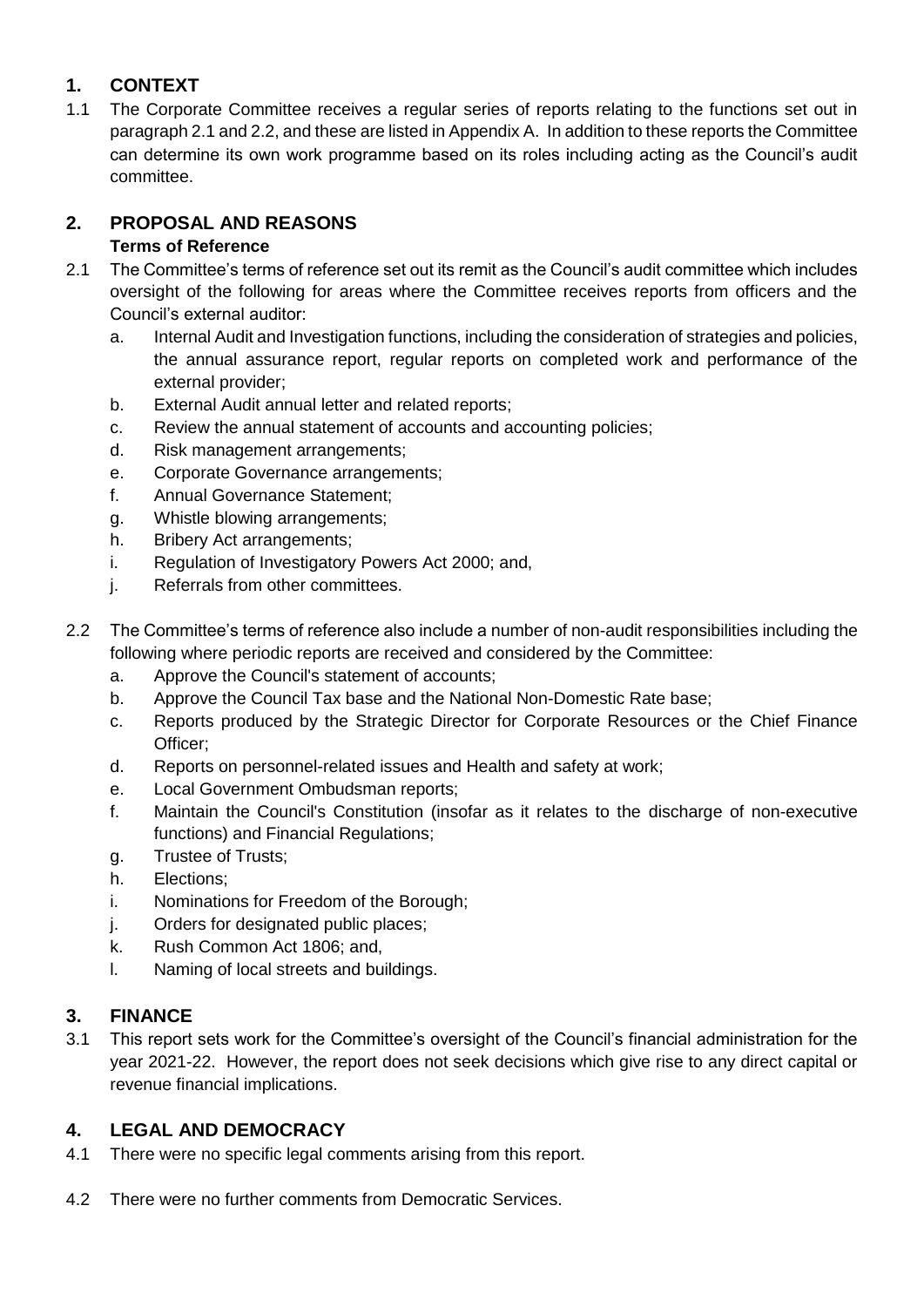## **5. CONSULTATION AND CO-PRODUCTION**

5.1 The Chair of Corporate Committee is regularly consulted on future items and general business that is likely to be presented to Corporate Committee.

### **6. RISK MANAGEMENT**

6.1 An ineffective audit committee could result in inadequate governance, risk and control arrangements remaining unchallenged, resulting in increased risks of fraud, waste or error and the potential for adverse criticism from the external auditor or other agencies.

## **7. EQUALITIES IMPACT ASSESSMENT**

7.1 None.

### **8. COMMUNITY SAFETY**

8.1 None.

## **9. ORGANISATIONAL IMPLICATIONS**

9.1 None.

## **10. TIMETABLE FOR IMPLEMENTATION**

10.1 Not applicable.